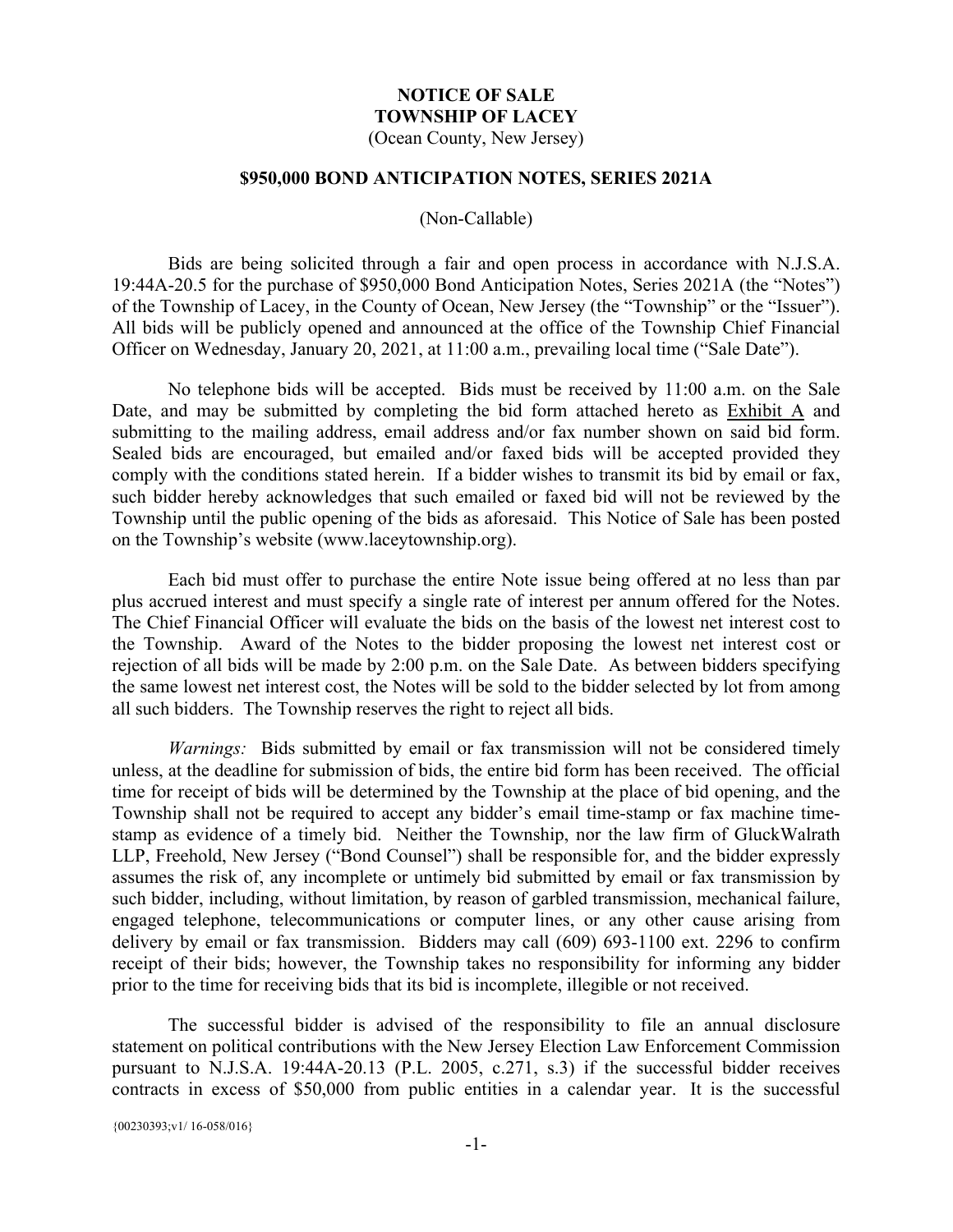bidder's responsibility to determine if filing is necessary. Additional information on this requirement is available from ELEC at 888-313-3532 or at www.elec.state.nj.us.

#### **SPECIFICATIONS OF NOTES**

| Principal Amount:        | \$950,000 Bond Anticipation Notes, Series 2021A                                                                                                                                    |
|--------------------------|------------------------------------------------------------------------------------------------------------------------------------------------------------------------------------|
| Dated Date:              | January 29, 2021                                                                                                                                                                   |
| Maturity Date:           | May 20, 2021                                                                                                                                                                       |
| Interest Rate per Annum: | Specified by successful bidder, payable at maturity                                                                                                                                |
| Denominations:           | Denominations of \$100,000 or greater if being reoffered, as<br>specified by the successful bidder within 24 hours of award,<br>subject to approval of the Chief Financial Officer |
| Legal Opinion:           | GluckWalrath LLP, Freehold, New Jersey                                                                                                                                             |
| Closing:                 | January 29, 2021, at the Township offices or elsewhere, as agreed<br>to with the successful bidder.                                                                                |
| Payment:                 | Immediately available funds                                                                                                                                                        |

#### **ESTABLISHMENT OF ISSUE PRICE**

(a) The winning bidder of the Notes shall assist the Issuer in establishing the issue price of the Notes and shall execute and deliver to the Issuer at Closing an "issue price" or similar certificate setting forth the reasonably expected initial offering price to the Public or the sales price or prices of the Notes, together with the supporting pricing wires or equivalent communications, substantially in the forms reflected as Exhibits B, C or D, which are incorporated by reference herein and are available from Bond Counsel and shall be posted with the Notice of Sale on the Issuer's website, with such modifications as may be appropriate or necessary, in the reasonable judgment of the winning bidder, the Issuer and Bond Counsel. All actions to be taken by the Issuer under this Notice of Sale to establish the issue price of the Notes may be taken on behalf of the Issuer by the Issuer's municipal advisor, if any, identified herein and any notice or report to be provided to the Issuer may be provided to the Issuer's municipal advisor or Bond Counsel.

(b) The Issuer intends that the provisions of Treasury Regulation Section 1.148-  $1(f)(3)(i)$  (defining "competitive sale" for purposes of establishing the issue price of the Notes) will apply to the initial sale of the Notes (the "competitive sale requirements") because:

> (1) the Issuer shall disseminate this Notice of Sale to potential Underwriters in a manner that is reasonably designed to reach potential Underwriters;

(2) all bidders shall have an equal opportunity to bid;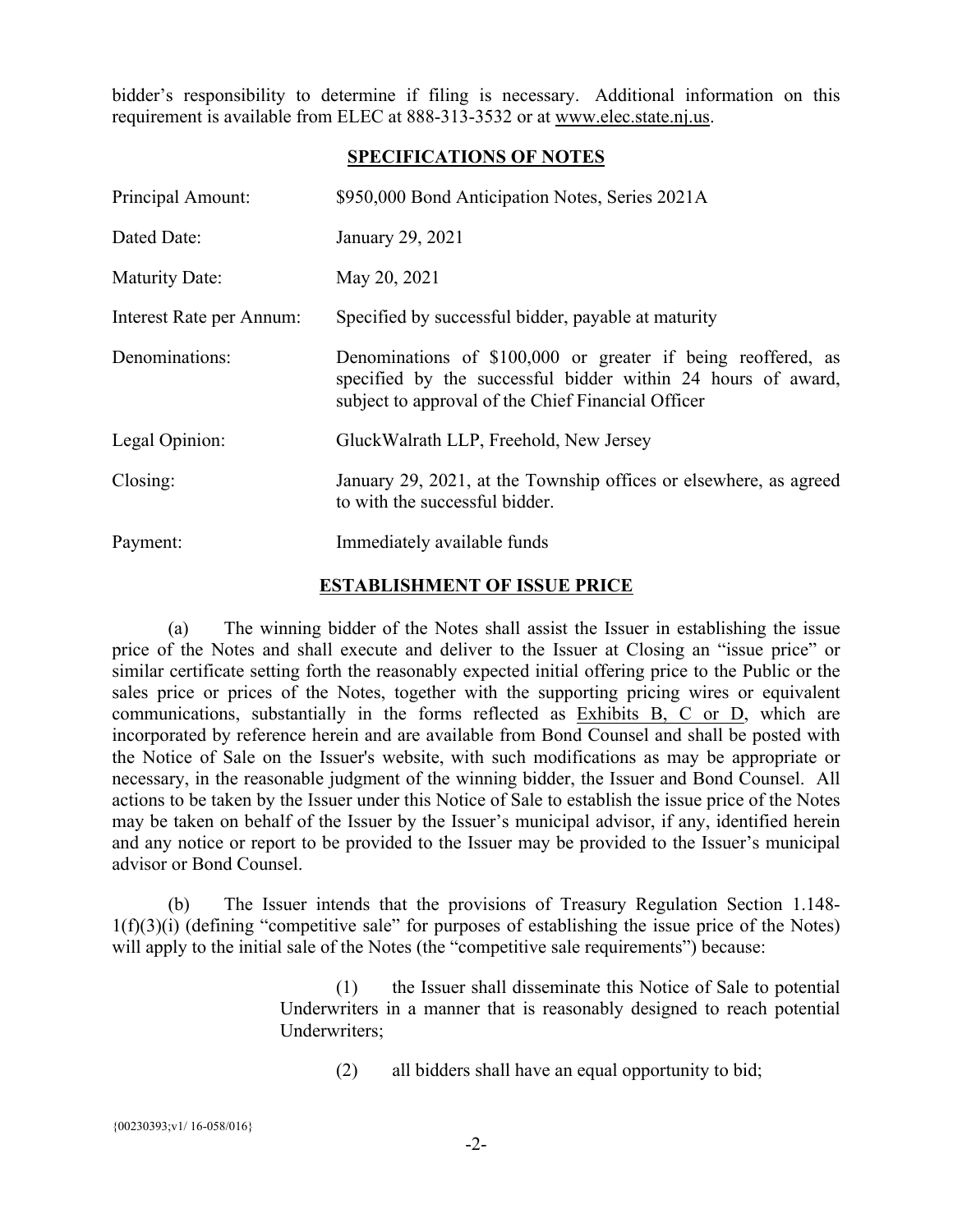(3) the Issuer may receive bids from at least three Underwriters of municipal Notes who have established industry reputations for underwriting new issuances of municipal notes; and

(4) the Issuer anticipates awarding the sale of the Notes to the bidder who submits a firm offer to purchase the Notes at the highest price (or lowest interest cost), as set forth in this Notice of Sale.

Any bid submitted pursuant to this Notice of Sale shall be considered a firm offer for the purchase of the Notes, as specified in the bid**.** 

(c) If the successful bidder is purchasing for its own account without a present intention to reoffer the Notes, it must complete Exhibit B, and the provisions of paragraphs (d)- (i) below shall not apply.

(d) In the event that paragraph (c) does not apply and the Competitive Sale Requirements are satisfied, the winning bidder must complete Exhibit C, and the provisions of paragraphs (e)-(i) below shall not apply.

(e) In the event that paragraph (c) does not apply and the Competitive Sale Requirements are not satisfied, the Issuer shall so advise the winning bidder and the winning bidder must complete Exhibit D. The Issuer may determine to treat (i) the first price at which 10% of a Maturity of the Notes (the "10% test") is sold to the Public as the issue price of that Maturity and/or (ii) the initial offering price to the Public as of the Sale Date of any Maturity of the Notes as the issue price of that Maturity (the "hold-the-offering-price rule"), in each case applied on a Maturity-by-Maturity basis (and if different interest rates apply within a Maturity, to each separate CUSIP number within that Maturity). Immediately following the award of the Notes, the winning bidder shall advise the Issuer if any Maturity of the Notes satisfies the 10% test. Any Maturity (and if different interest rates apply within a Maturity, any separate CUSIP number within that Maturity) of the Notes as to which the winning bidder has not so advised the Issuer that the 10% test has been satisfied shall be subject to the hold-the-offering-price rule. Bids will not be subject to cancellation in the event that the hold-the-offering-price rule applies to any Maturity of the Notes. Bidders should prepare their bids on the assumption that some or all of the maturities of the Notes will be subject to the hold-the-offering-price rule in order to establish the issue price of the Notes.

(f) By submitting a bid, the winning bidder shall (i) confirm that the Underwriters have offered or will offer the Notes to the Public on or before the date of award at the offering price or prices (the "initial offering price"), or at the corresponding yield or yields, set forth in the bid submitted by the winning bidder and (ii) agree, on behalf of the Underwriters participating in the purchase of the Notes, that the Underwriters will neither offer nor sell unsold Notes of any Maturity to which the hold-the-offering-price rule shall apply to any person at a price that is higher than the initial offering price to the Public during the period starting on the Sale Date and ending on the earlier of the following:

(1) the close of the fifth  $(5<sup>th</sup>)$  business day after the Sale Date; or

{00230393;v1/ 16-058/016} (2) the date on which the Underwriters have sold at least  $10\%$  of that Maturity of the Notes to the Public at a price that is no higher than the initial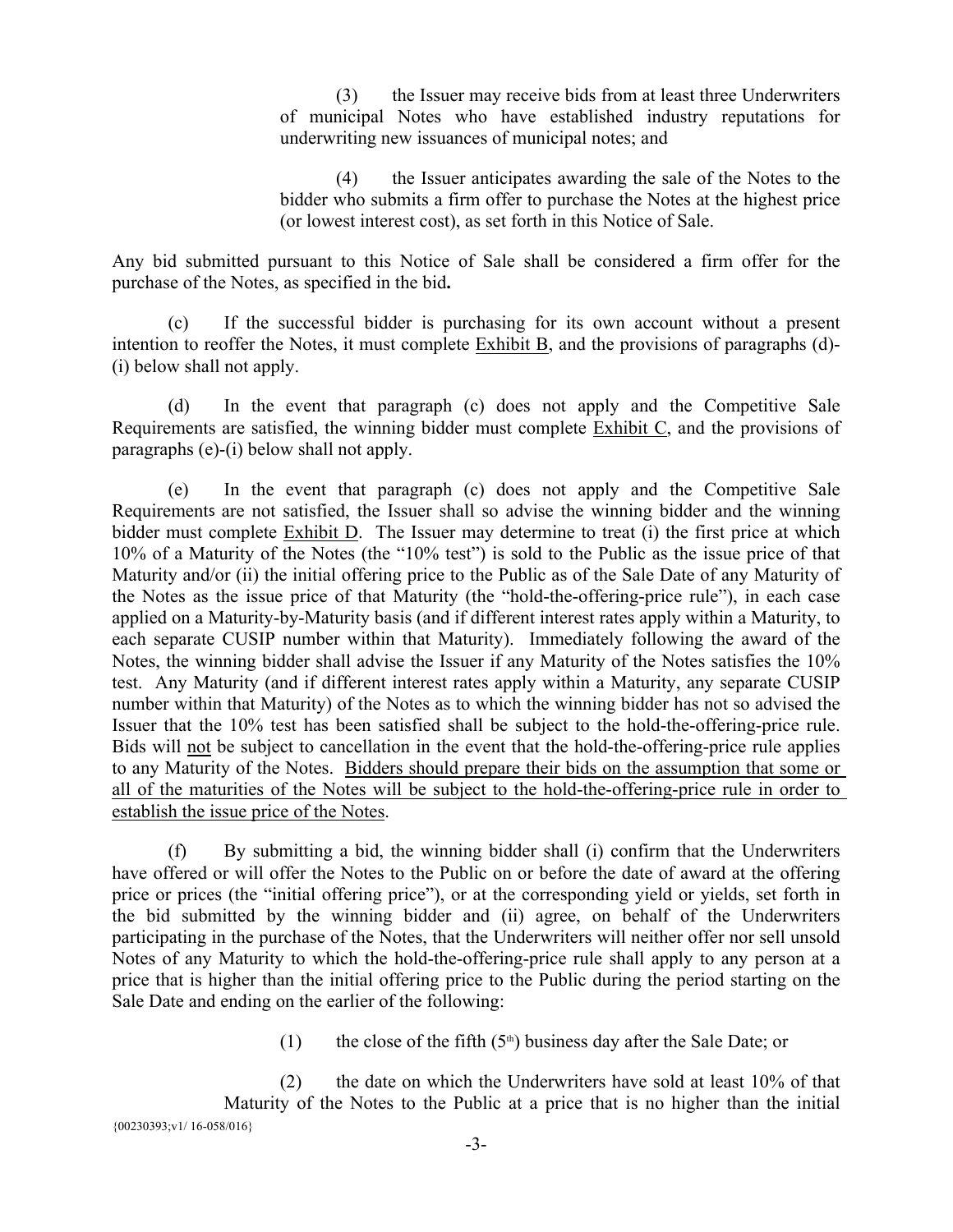#### offering price to the Public.

The winning bidder shall promptly advise the Issuer when the Underwriters have sold 10% of that Maturity of the Notes to the Public at a price that is no higher than the initial offering price to the Public, if that occurs prior to the close of the fifth (5th) business day after the Sale Date.

(g) If the competitive sale requirements are not satisfied, then until the 10% test has been satisfied as to each Maturity of the Notes, the winning bidder agrees to promptly report to the Issuer the prices at which the unsold Notes of that Maturity have been sold to the Public. That reporting obligation shall continue, whether or not the Closing Date has occurred, until the 10% test has been satisfied as to the Notes of that Maturity or until all Notes of that Maturity have been sold.

(h) The Issuer acknowledges that, in making the representation set forth above, the winning bidder will rely on (i) the agreement of each Underwriter to comply with the hold-theoffering-price rule, as set forth in an agreement among Underwriters and the related pricing wires, (ii) in the event a selling group has been created in connection with the initial sale of the Notes to the Public, the agreement of each dealer who is a member of the selling group to comply with the hold-the-offering-price rule, as set forth in a selling group agreement and the related pricing wires, and (iii) in the event that an Underwriter is a party to a retail distribution agreement that was employed in connection with the initial sale of the Notes to the Public, the agreement of each broker-dealer that is a party to such agreement to comply with the hold-theoffering-price rule, as set forth in the retail distribution agreement and the related pricing wires. The Issuer further acknowledges that each Underwriter shall be solely liable for its failure to comply with its agreement regarding the hold-the-offering-price rule and that no Underwriter shall be liable for the failure of any other Underwriter, or of any dealer who is a member of a selling group, or of any broker-dealer that is a party to a retail distribution agreement to comply with its corresponding agreement regarding the hold-the-offering-price rule as applicable to the Notes.

(i) By submitting a bid, each bidder confirms that: (i) any agreement among Underwriters, any selling group agreement and each retail distribution agreement (to which the bidder is a party) relating to the initial sale of the Notes to the Public, together with the related pricing wires, contains or will contain language obligating each Underwriter, each dealer who is a member of the selling group, and each broker-dealer that is a party to such retail distribution agreement, as applicable, to (A) report the prices at which it sells to the Public the unsold Notes of each Maturity allotted to it until it is notified by the winning bidder that either the 10% test has been satisfied as to the Notes of that Maturity or all Notes of that Maturity have been sold to the Public and (B) comply with the hold-the-offering-price rule, if applicable, in each case if and for so long as directed by the winning bidder and as set forth in the related pricing wires, and (ii) any agreement among Underwriters relating to the initial sale of the Notes to the Public, together with the related pricing wires, contains or will contain language obligating each Underwriter that is a party to a retail distribution agreement to be employed in connection with the initial sale of the Notes to the Public to require each broker-dealer that is a party to such retail distribution agreement to (A) report the prices at which it sells to the Public the unsold Notes of each Maturity allotted to it until it is notified by the winning bidder or such Underwriter that either the 10% test has been satisfied as to the Notes of that Maturity or all Notes of that Maturity have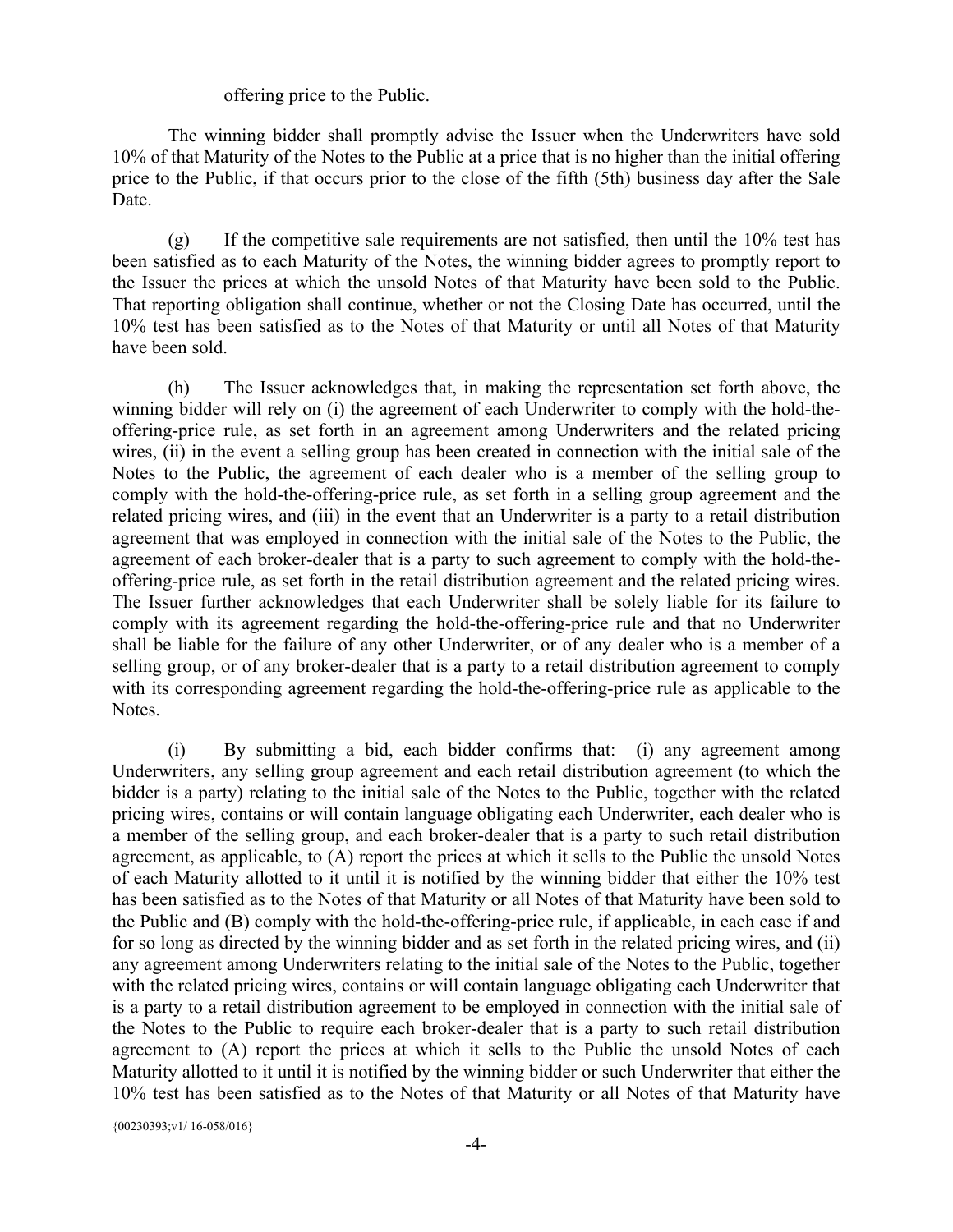been sold to the Public and (B) comply with the hold-the-offering-price rule, if applicable, in each case if and for so long as directed by the winning bidder or such Underwriter and as set forth in the related pricing wires.

(j) Sales of any Notes to any person that is a related party to an Underwriter shall not constitute sales to the Public for purposes of this Notice of Sale. Further, for purposes of this Notice of Sale:

> (i) "Public" means any person other than an Underwriter or a related party,

> (ii) "Underwriter" means (A) any person that agrees pursuant to a written contract with the Issuer (or with the lead Underwriter to form an underwriting syndicate) to participate in the initial sale of the Notes to the Public and (B) any person that agrees pursuant to a written contract directly or indirectly with a person described in clause (A) to participate in the initial sale of the Notes to the Public (including a member of a selling group or a party to a retail distribution agreement participating in the initial sale of the Notes to the Public),

> (iii) a purchaser of any of the Notes is a "related party" to an Underwriter if the Underwriter and the purchaser are subject, directly or indirectly, to (i) at least 50% common ownership of the voting power or the total value of their stock, if both entities are corporations (including direct ownership by one corporation of another), (ii) more than 50% common ownership of their capital interests or profits interests, if both entities are partnerships (including direct ownership by one partnership of another), or (iii) more than 50% common ownership of the value of the outstanding stock of the corporation or the capital interests or profit interests of the partnership, as applicable, if one entity is a corporation and the other entity is a partnership (including direct ownership of the applicable stock or interests by one entity of the other), and

> (iv) "Sale Date" means the date that the Notes are awarded by the Issuer to the winning bidder.

#### **ADDITIONAL MATTERS**

The Notes are issued pursuant to the laws of the State of New Jersey, including the Local Bond Law, to finance various general capital improvements.

The Notes shall be general obligations of the Township and to the extent the Notes are not paid from other sources, the Township is obligated to levy ad valorem taxes upon all the taxable real property therein for the payment of the debt service on the Notes without limitation as to rate or amount. The Notes will mature without option of prior redemption, will be issued in bearer form without coupons, will be registrable as to both principal and interest, payable at maturity in lawful money of the United States of America, and interest will be calculated on the basis of a 30 day month/360 day year. The Notes will not be designated "Qualified Tax-Exempt Obligations" for purposes of Section 265(b)(3) of the Internal Revenue Code of 1986, as amended.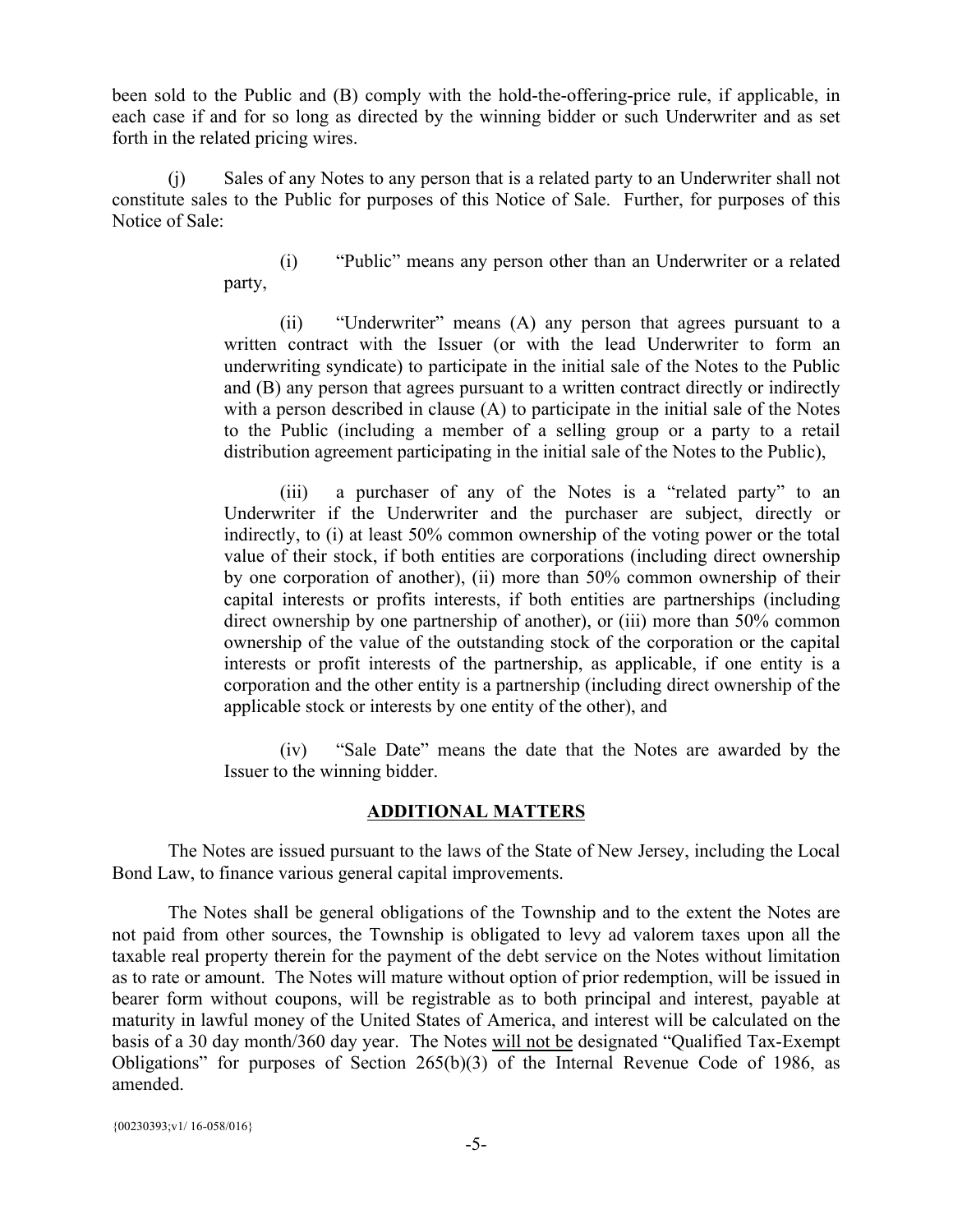An Official Statement has not been prepared by the Township in connection with the issuance of the Notes; however, for purposes of Securities and Exchange Commission Rule 15c2-12, please note the exemptions therefrom, particularly paragraph (d)(1) of the Rule for issues in authorized denominations of \$100,000 or more and which are sold to no more than thirty-five (35) persons each of whom the Purchaser reasonably believes (i) has such knowledge and experience in financial and business matters that it is capable of evaluating the merits and risks of the Notes and (ii) is not purchasing for more than one account or with a view to distributing the securities. The Purchaser will be required to certify to the matters referred to in the preceding sentence at closing.

The obligations hereunder to deliver and to accept the Notes shall be conditioned on the availability and delivery at the time of delivery of the Notes of (a) the approving legal opinion of Bond Counsel, which will be furnished without cost to the successful bidder, to the effect that the Notes are valid and legally binding obligations of the Township, payable in the first instance from bonds in anticipation of which the Notes are issued, but if not so paid or if not paid from other sources, payable ultimately from ad valorem taxes which may be levied on all the taxable real property in the Township without limitation as to rate or amount, and that interest on the Notes is excluded from gross income for Federal tax purposes under current law if the Township complies with all conditions subsequent contained in the Internal Revenue Code of 1986, as amended (the "Code"), except to the extent that interest on the Notes held by a corporate taxpayer is included in the relevant income computations for calculation of the corporate alternative minimum tax and that interest on the Notes and any gain on the sale thereof are not includable as gross income under the present New Jersey Gross Income Tax Act; (b) certificates in form satisfactory to Bond Counsel evidencing the proper execution and delivery of the Notes, the receipt of payment therefor and the compliance with the requirements of the Code necessary so that the Notes will not be arbitrage obligations within the meaning of the Code; and (c) a certificate, in form and tenor satisfactory to Bond Counsel and dated as of the date of such delivery, to the effect that there is no litigation pending or (to the knowledge of the signer or signers thereof) threatened affecting the validity of the Notes.

Additional information concerning the Township and the Notes is available by contacting the Township's Chief Financial Officer, Linda Picaro-Covello at (609) 693-1100 ext. 2296 or Stephen Reiff of GluckWalrath LLP at (732) 530-8822.

> TOWNSHIP OF LACEY, IN THE COUNTY OF OCEAN, NEW JERSEY /s/ Linda Picaro-Covello LINDA PICARO-COVELLO, Chief Financial Officer

DATED: January 13, 2021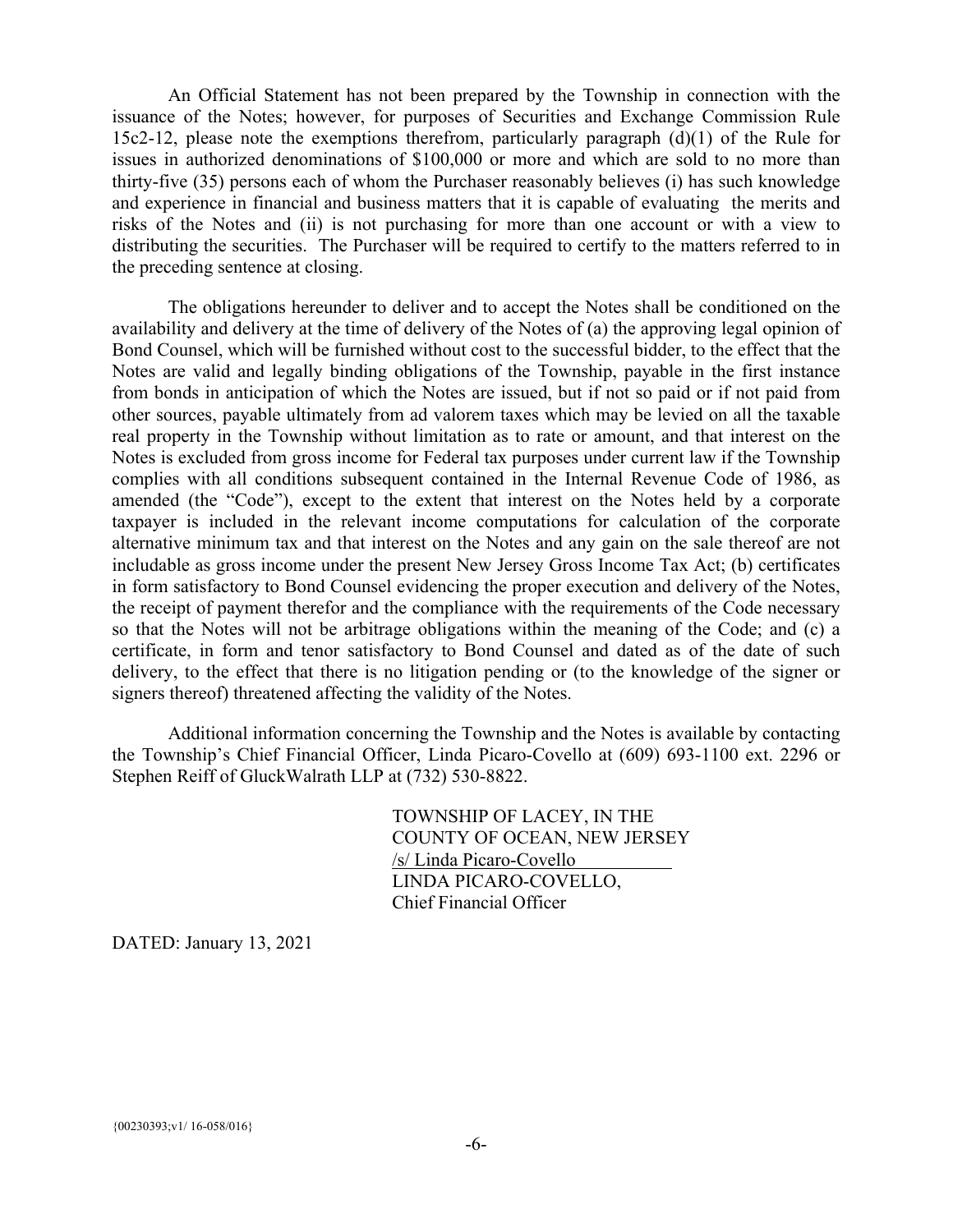#### **EXHIBIT A**

January 20, 2021

Linda Picaro-Covello Chief Financial Officer TOWNSHIP OF LACEY 818 West Lacey Road Forked River, NJ 08731

#### **EMAIL: lcovello@laceytownship.org FAX: 609-971-7029**

#### RE: BID FOR \$950,000 BOND ANTICIPATION NOTES, SERIES 2021A

Dear Ms. Covello:

Subject to the provisions of the Notice of Sale dated January 13, 2021, relating to \$950,000 Bond Anticipation Notes, Series 2021A, dated January 29, 2021 and due May 20, 2021, that is made a part hereof, we offer to purchase the Notes described therein as follows:

| Interest Rate Per Annum                                               |           | $\%$ |  |
|-----------------------------------------------------------------------|-----------|------|--|
| Amount of Notes Bid for                                               | \$950,000 |      |  |
| Price of Notes Bid for<br>(at no less than par)                       |           |      |  |
| Net Interest Cost<br>(please specify in both)<br>dollars and percent) |           | $\%$ |  |

and, in addition thereto, to pay interest accrued from the Dated Date of the Notes to the date of delivery, if Closing shall occur subsequent to the Dated Date.

Signature of Authorized Officer

 $\mathcal{L}_\text{max}$  and  $\mathcal{L}_\text{max}$  and  $\mathcal{L}_\text{max}$  and  $\mathcal{L}_\text{max}$ 

 $\mathcal{L}_\text{max}$  and  $\mathcal{L}_\text{max}$  and  $\mathcal{L}_\text{max}$  and  $\mathcal{L}_\text{max}$ 

 $\mathcal{L}_\text{max}$  and  $\mathcal{L}_\text{max}$  and  $\mathcal{L}_\text{max}$  and  $\mathcal{L}_\text{max}$ 

 $\mathcal{L}_\text{max}$  and  $\mathcal{L}_\text{max}$  and  $\mathcal{L}_\text{max}$  and  $\mathcal{L}_\text{max}$ 

 $\mathcal{L}_\text{max}$  and  $\mathcal{L}_\text{max}$  and  $\mathcal{L}_\text{max}$  and  $\mathcal{L}_\text{max}$ 

Name of Bidder

Address of Bidder

Telephone Number

Email Address

{00230393;v1/ 16-058/016}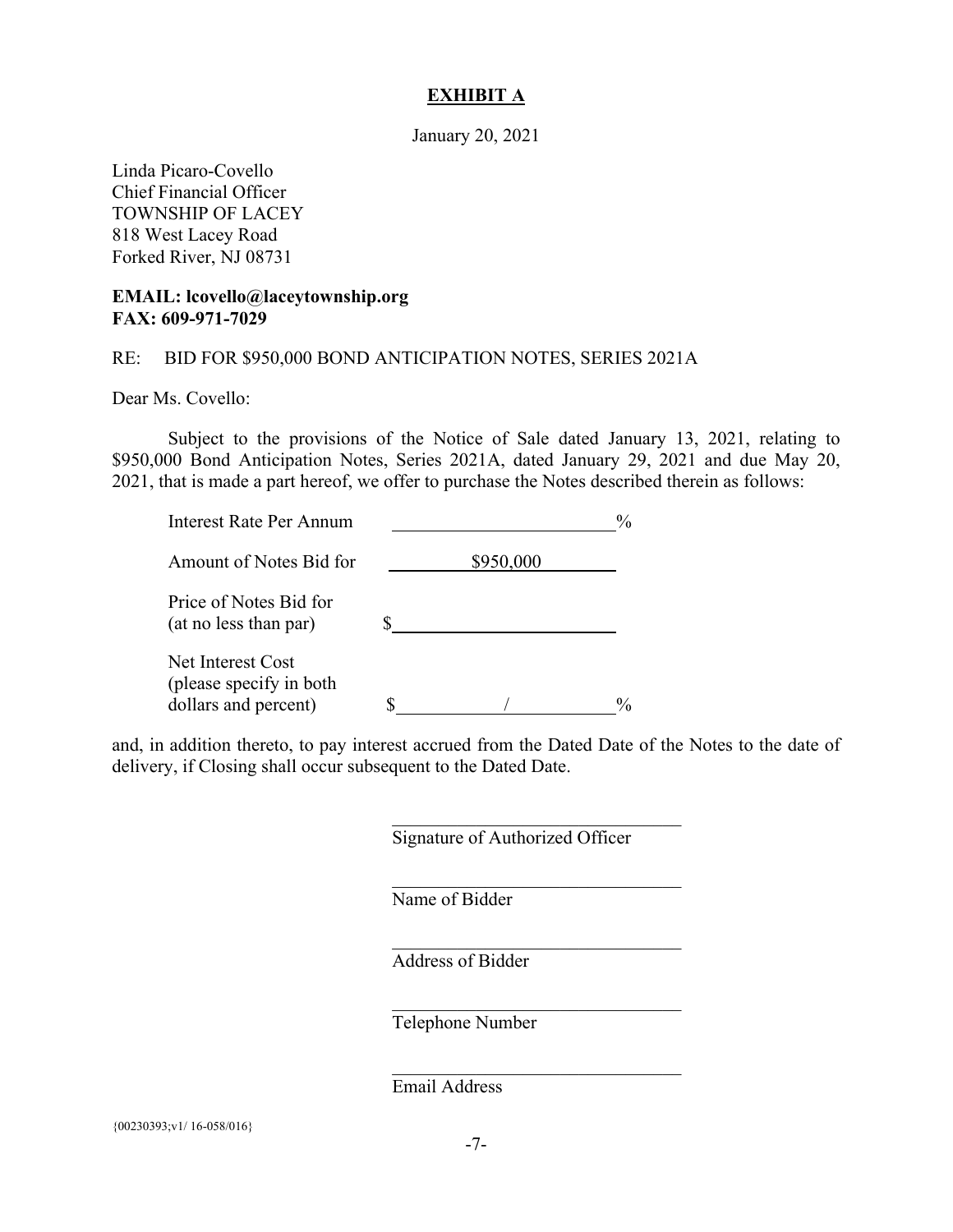# **EXHIBIT B**

#### **TOWNSHIP OF LACEY, IN THE COUNTY OF OCEAN, NEW JERSEY**

#### **\$950,000 BOND ANTICIPATION NOTES, SERIES 2021A**

#### **CERTIFICATE OF THE PURCHASER (No Reoffering Purchaser)**

The undersigned, on behalf of \_\_\_\_\_\_\_\_ (the "Purchaser"), hereby certifies as set forth below with respect to the purchase of the above-captioned obligations (the "Notes").

1. *Purchase of the Notes*. On the date of this certificate, the Purchaser is purchasing the Notes for the amount of . The Purchaser is not acting as an Underwriter with respect to the Notes. The Purchaser has no present intention to sell, reoffer, or otherwise dispose of the Notes (or any portion of the Notes or any interest in the Notes). The Purchaser has not contracted with any person pursuant to a written agreement to have such person participate in the initial sale of the Notes and the Purchaser has not agreed with the Issuer pursuant to a written agreement to sell the Notes to persons other than the Purchaser or a related party to the Purchaser.

#### 2. *Defined Terms*.

(a) *Issuer* means the Township of Lacey, in the County of Ocean, New Jersey.

(b) *Public* means any person (including an individual, trust, estate, partnership, association, company, or corporation) other than an Underwriter or a related party. The term "related party" for purposes of this certificate generally means any two or more persons who have greater than 50 percent common ownership, directly or indirectly.

(c) *Underwriter* means (i) any person that agrees pursuant to a written contract with the Issuer (or with the lead Underwriter to form an underwriting syndicate) to participate in the initial sale of the Notes to the Public, and (ii) any person that agrees pursuant to a written contract directly or indirectly with a person described in clause (i) of this paragraph to participate in the initial sale of the Notes to the Public (including a member of a selling group or a party to a retail distribution agreement participating in the initial sale of the Notes to the Public).

{00230393;v1/ 16-058/016} The representations set forth in this certificate are limited to factual matters only. Nothing in this certificate represents the Purchaser's interpretation of any laws, including specifically Sections 103 and 148 of the Internal Revenue Code of 1986, as amended, and the Treasury Regulations thereunder. The undersigned understands that the foregoing information will be relied upon by the Issuer with respect to certain of the representations set forth in the Tax or Arbitrage Certificate and with respect to compliance with the federal income tax rules affecting the Notes, and by GluckWalrath LLP, Bond Counsel to the Issuer, in connection with rendering its opinion that the interest on the Notes is excluded from gross income for federal income tax purposes, the preparation of the Internal Revenue Service Form 8038-G, and other federal income tax advice that it may give to the Issuer from time to time relating to the Notes.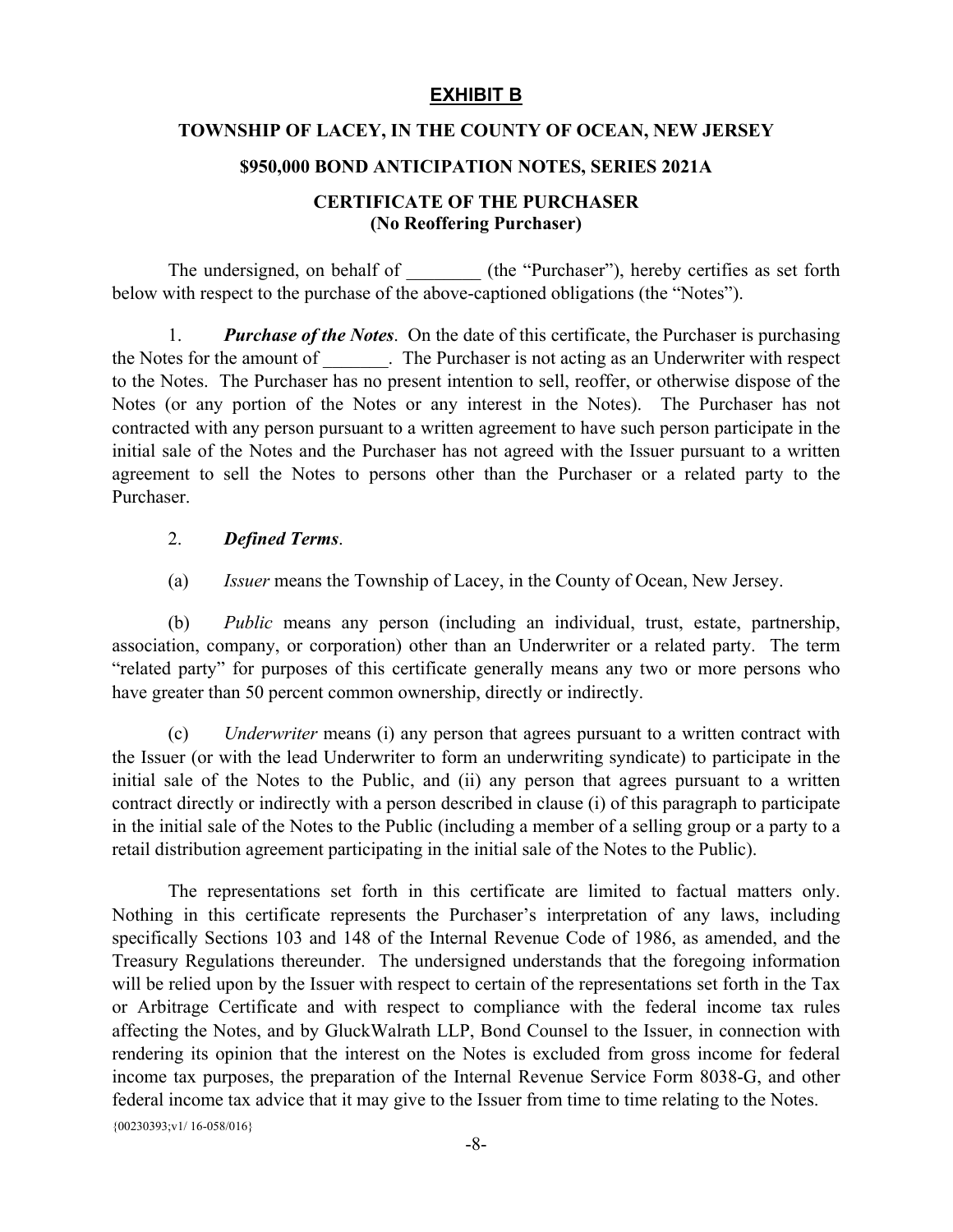# $[{\rm PURCHASER}]$

| By:    |  |
|--------|--|
| Name:  |  |
| Title: |  |
| Dated: |  |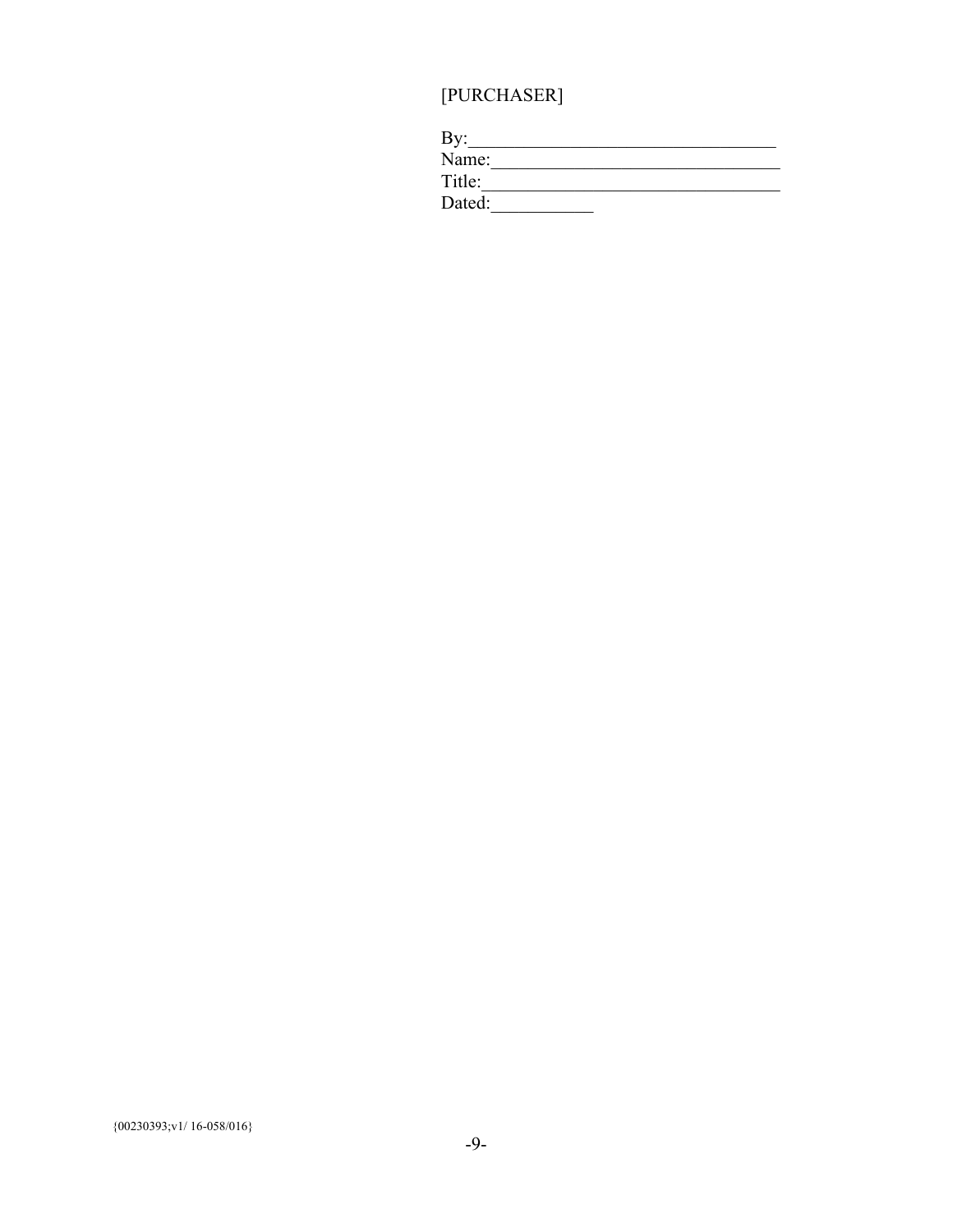# **EXHIBIT C**

#### **TOWNSHIP OF LACEY, IN THE COUNTY OF OCEAN, NEW JERSEY**

#### **\$950,000 BOND ANTICIPATION NOTES, SERIES 2021A**

#### **ISSUE PRICE CERTIFICATE (Competitive Sale Requirement Satisfied)**

The undersigned (the "Representative"), on behalf of itself and each member of the underwriting group (if any) (collectively, the "Underwriter") hereby certifies as set forth below with respect to the sale of the above-captioned obligations (the "Notes").

#### 1. *Sale of the Notes*.

All Maturities of the Notes have been the subject of a bona fide initial offering to the public.

#### 2. *Reasonably Expected Initial Offering Price*.

(a) As of the Sale Date, the reasonably expected initial offering prices and yields of the Notes to the Public by the Underwriter are the prices and yields listed in Schedule A (the "Expected Offering Prices"). The Expected Offering Prices are the prices for the Maturities of the Notes used by Underwriter in formulating its bid to purchase the Notes. Attached as Schedule B is a true and correct copy of the bid provided by the Underwriter to purchase the **Notes**.

(b) The Underwriter was not given the opportunity to review other bids prior to submitting its bid.

(c) The bid submitted by the Underwriter constituted a firm offer to purchase the **Notes**.

(d) The reoffering yield of the Notes is  $\%$ .

#### 3. *Defined Terms*.

(a) *Issuer* means the Township of Lacey, in the County of Ocean, New Jersey.

(b) *Maturity* means Notes with the same credit and payment terms. Notes with different maturity dates, or Notes with the same Maturity date but different stated interest rates, are treated as separate maturities.

{00230393;v1/ 16-058/016} (c) *Public* means any person (including an individual, trust, estate, partnership, association, company, or corporation) other than an Underwriter or a related party to an Underwriter. The term "related party" for purposes of this certificate generally means any two or more persons who have greater than 50 percent common ownership, directly or indirectly.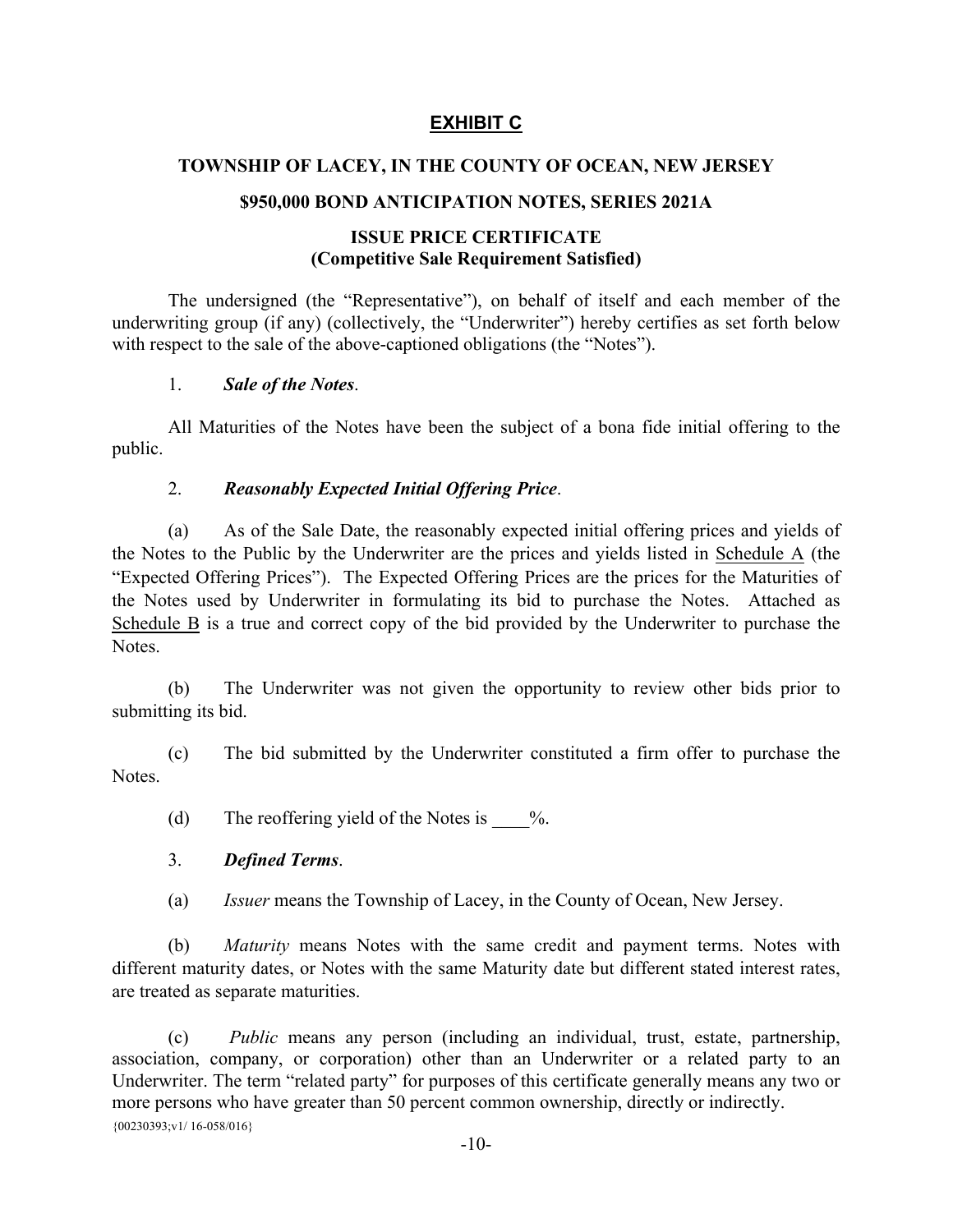(d) *Sale Date* means the first day on which the Notes are awarded by the Issuer to the winning bidder. The Sale Date of the Notes is January 20, 2021.

(e) *Underwriter* means (i) any person that agrees pursuant to a written contract with the Issuer (or with the lead Underwriter to form an underwriting syndicate) to participate in the initial sale of the Notes to the Public, and (ii) any person that agrees pursuant to a written contract directly or indirectly with a person described in clause (i) of this paragraph to participate in the initial sale of the Notes to the Public (including a member of a selling group or a party to a retail distribution agreement participating in the initial sale of the Notes to the Public).

The representations set forth in this certificate are limited to factual matters only. Nothing in this certificate represents the Underwriter's interpretation of any laws, including specifically Sections 103 and 148 of the Internal Revenue Code of 1986, as amended, and the Treasury Regulations thereunder. The undersigned understands that the foregoing information will be relied upon by the Issuer with respect to certain of the representations set forth in the Issuer's Tax or Arbitrage Certificate and with respect to compliance with the federal income tax rules affecting the Notes, and by GluckWalrath LLP, Bond Counsel to the Issuer, in connection with rendering its opinion that the interest on the Notes is excluded from gross income for federal income tax purposes, the preparation of the Internal Revenue Service Form 8038-G, and other federal income tax advice that it may give to the Issuer from time to time relating to the Notes.

> [REPRESENTATIVE, on behalf of itself and each member of the underwriting group]

| By:    |  |  |
|--------|--|--|
| Name:  |  |  |
| Title: |  |  |
| Dated: |  |  |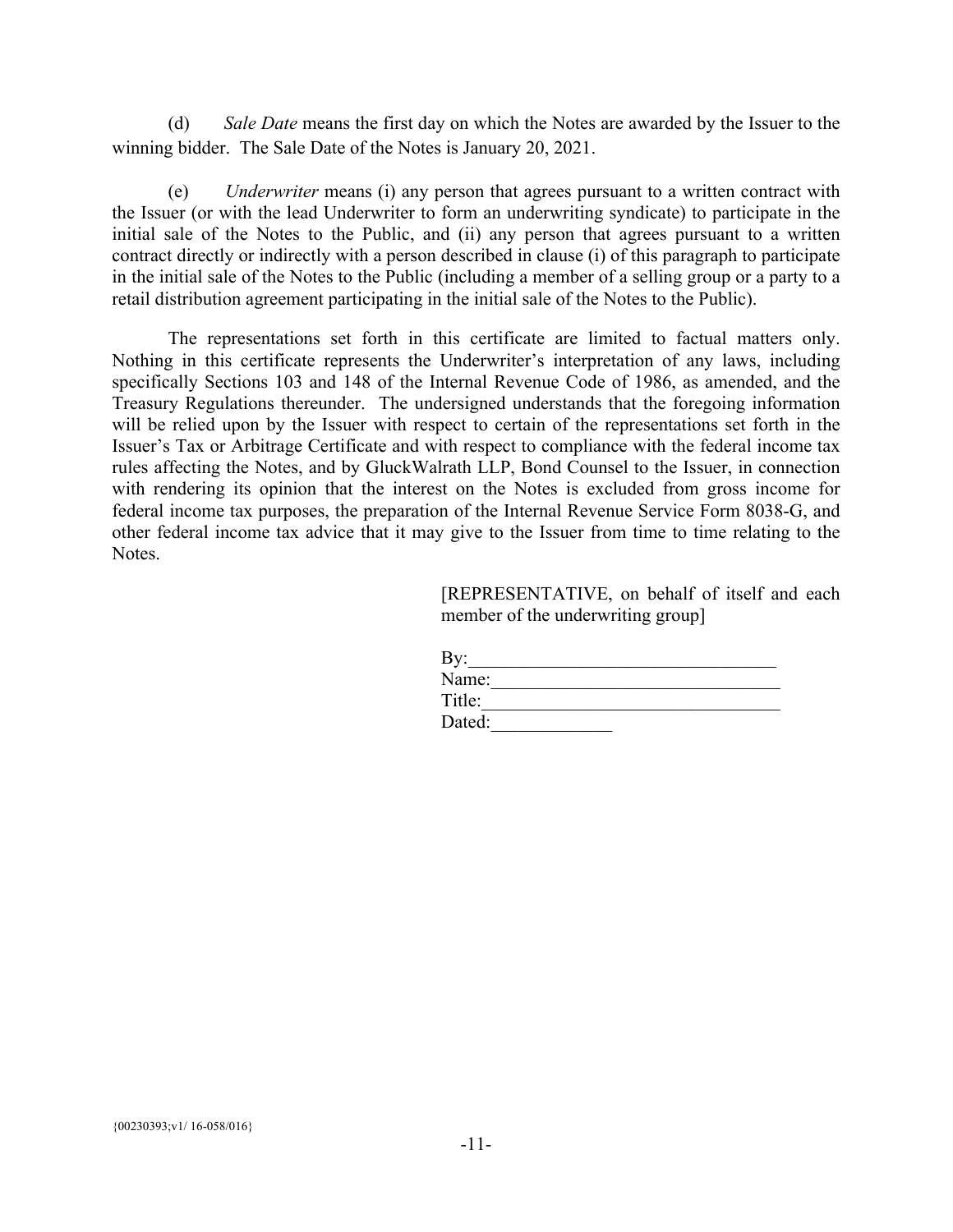# **SCHEDULE A**

# **EXPECTED OFFERING PRICES AND YIELDS**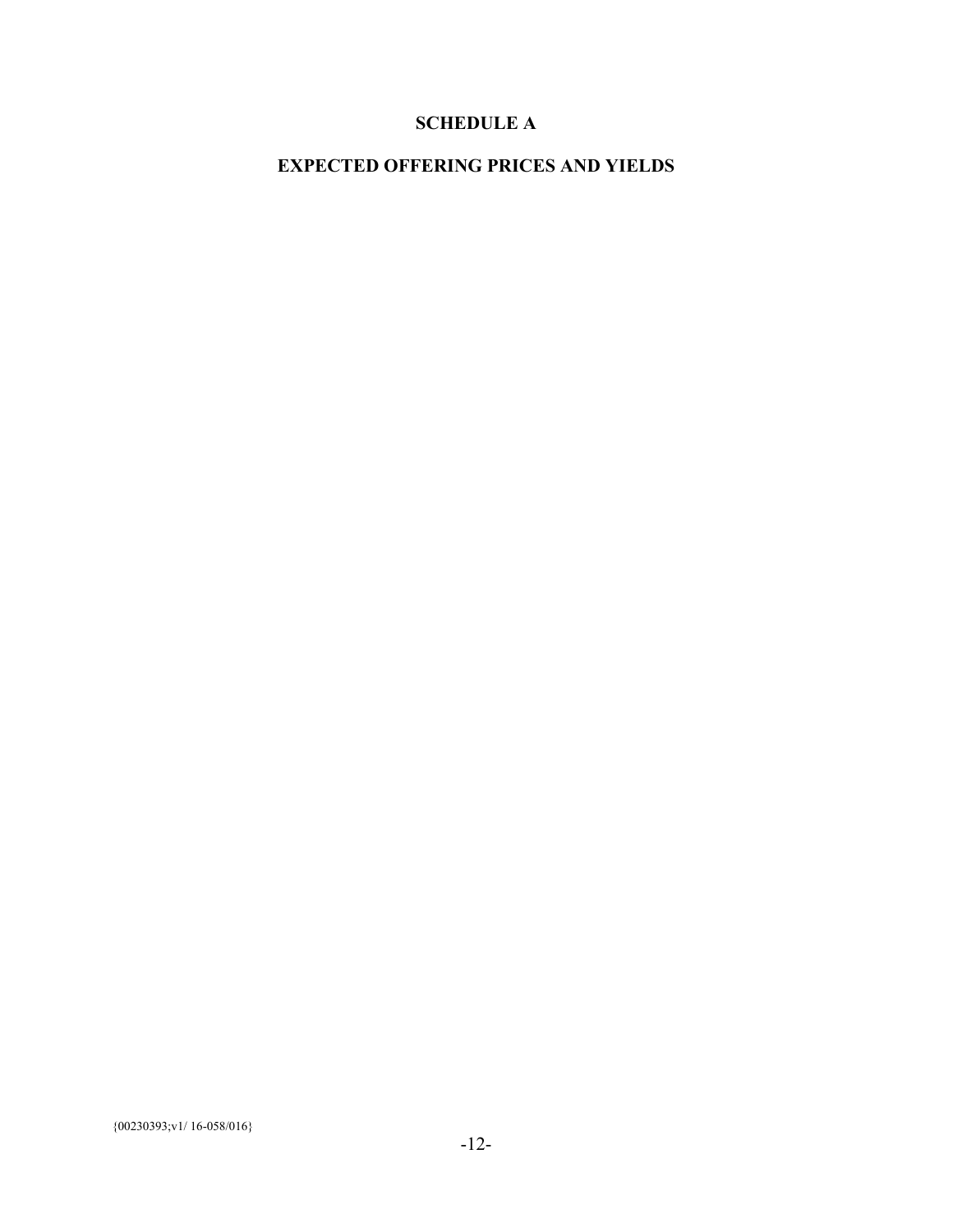# **SCHEDULE B**

# **COPY OF BID**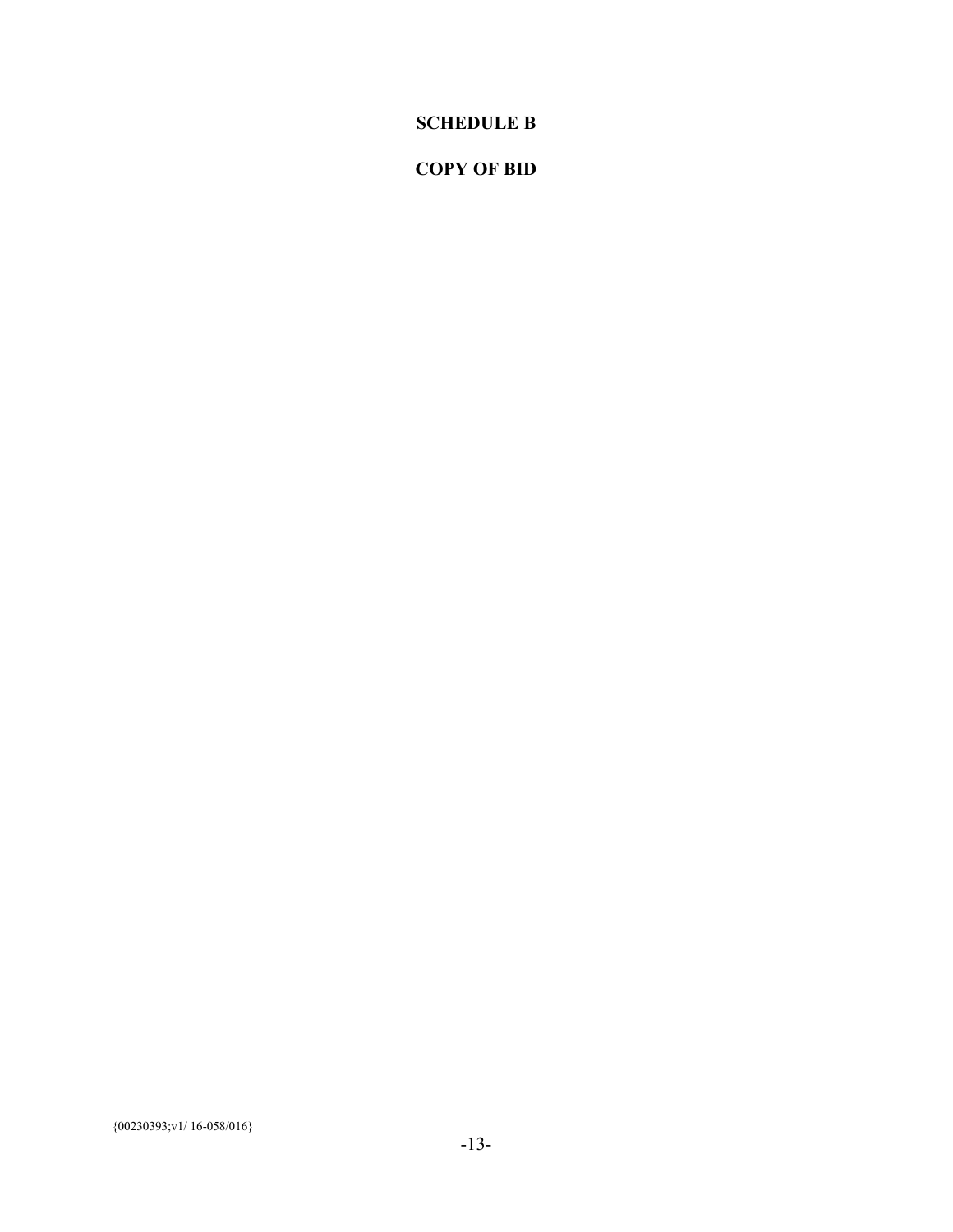# **EXHIBIT D**

#### **TOWNSHIP OF LACEY, IN THE COUNTY OF OCEAN, NEW JERSEY**

#### **\$950,000 BOND ANTICIPATION NOTES, SERIES 2021A**

#### **ISSUE PRICE CERTIFICATE (Hold the Price for all or some maturities)**

The undersigned, on behalf of itself and each member of the underwriting group (if any) (collectively, the "Underwriter), hereby certifies as set forth below with respect to the sale and issuance of the above-captioned obligations (the "Notes"). Select appropriate provisions below:

#### 1. *Sale of the Notes*.

All Maturities of the Notes have been the subject of a bona fide initial offering to the public.

#### 2. *Initial Offering Price of the Notes*.

(a) As of the date of this certificate, for each Maturity of the General Rule Maturities, the first price at which at least 10% of such Maturity of the Notes was sold to the Public is the respective price listed in Schedule A. The Underwriter offered the Hold-the-Offering-Price Maturities to the Public for purchase at the respective initial offering prices listed in Schedule A (the "Initial Offering Prices") on or before the Sale Date. A copy of the pricing wire or equivalent communication for the Notes is attached to this certificate as Schedule B.

(b) As set forth in the Notice of Sale and bid award, the Underwriter has agreed in writing that, (i) for each Maturity of the Hold-the-Offering-Price Maturities, it would neither offer nor sell any of the Notes of such Maturity to any person at a price that is higher than the Initial Offering Price for such Maturity during the Holding Period for such Maturity (the "holdthe-offering-price rule"), and (ii) any selling group agreement shall contain the agreement of each dealer who is a member of the selling group, and any retail distribution agreement shall contain the agreement of each broker-dealer who is a party to the retail distribution agreement, to comply with the hold-the-offering-price rule. Pursuant to such agreement, no Underwriter (as defined below) has offered or sold any Maturity of the Hold-the-Offering-Price Maturities at a price that is higher than the respective Initial Offering Price for that Maturity of the Notes during the Holding Period.

(c) The reoffering yield of the Notes is  $\%$ .

3. *Defined Terms*. (a) *General Rule Maturities* means those Maturities of the Notes listed in Schedule A hereto as the "General Rule Maturities."

(b) *Hold-the-Offering-Price Maturities* means those Maturities of the Notes listed in Schedule A hereto as the "Hold-the-Price Maturities."

{00230393;v1/ 16-058/016}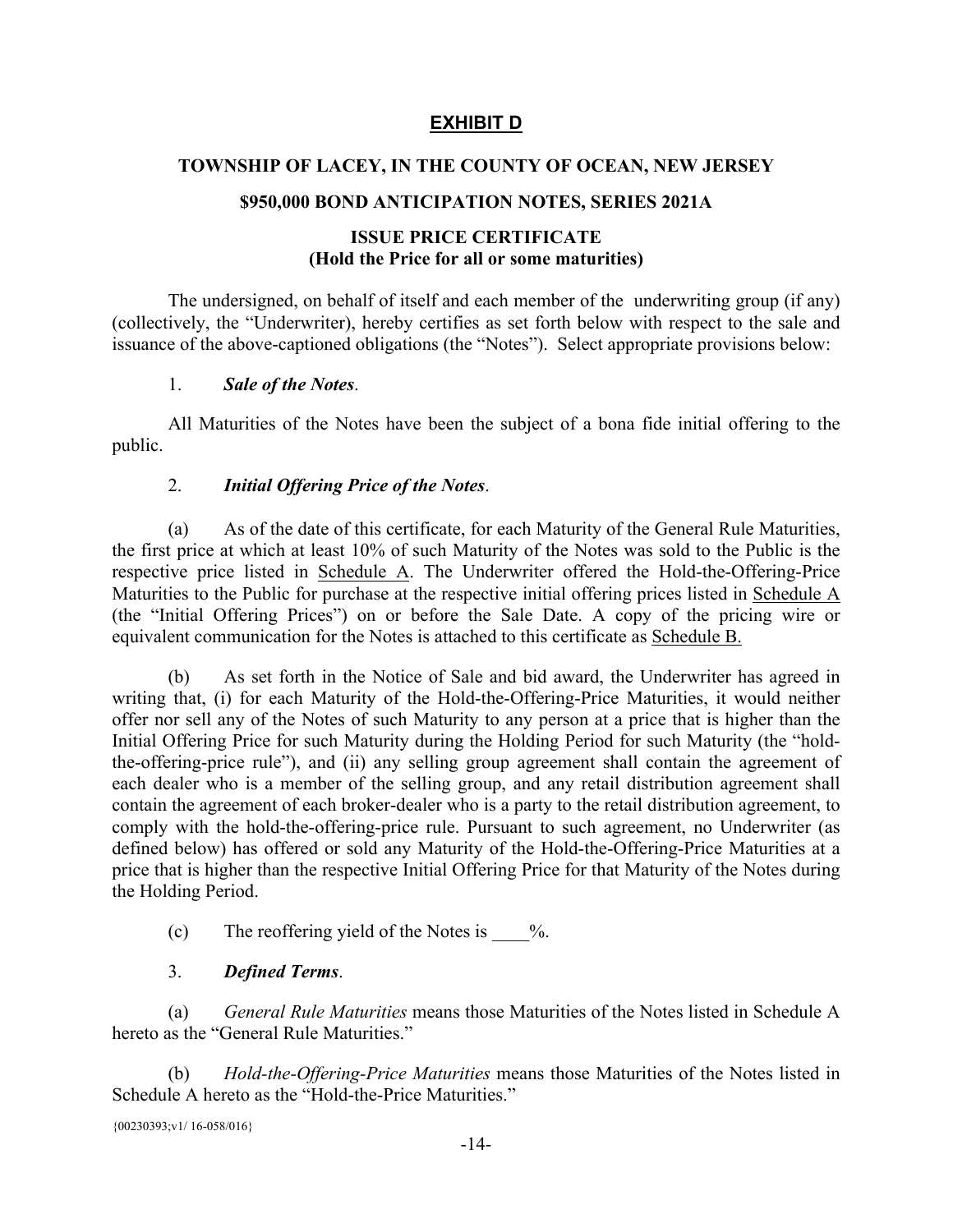(c) *Holding Period* means, with respect to a Hold-the-Offering-Price Maturity, the period starting on the Sale Date and ending on the earlier of (i) the close of the fifth business day after the Sale Date  $($ , or (ii) the date on which the Underwriter has sold at least 10% of such Hold-the-Offering-Price Maturity to the Public at prices that are no higher than the Initial Offering Price for such Hold-the-Offering-Price Maturity.

(d) *Issuer* means the Township of Lacey, in the County of Ocean, New Jersey.

(e) *Maturity* means Notes with the same credit and payment terms. Notes with different maturity dates, or Notes with the same maturity date but different stated interest rates, are treated as separate maturities.

(f) *Public* means any person (including an individual, trust, estate, partnership, association, company, or corporation) other than an Underwriter or a related party to an Underwriter. The term "related party" for purposes of this certificate generally means any two or more persons who have greater than 50 percent common ownership, directly or indirectly.

(g) *Sale Date* means the first day on which there is a binding contract in writing for the sale of a Maturity of the Notes. The Sale Date of the Notes is January 20, 2021.

(h) *Underwriter* means (i) any person that agrees pursuant to a written contract with the Issuer (or with the lead Underwriter to form an underwriting syndicate) to participate in the initial sale of the Notes to the Public, and (ii) any person that agrees pursuant to a written contract directly or indirectly with a person described in clause (i) of this paragraph to participate in the initial sale of the Notes to the Public (including a member of a selling group or a party to a retail distribution agreement participating in the initial sale of the Notes to the Public).

The representations set forth in this certificate are limited to factual matters only.

Nothing in this certificate represents the Underwriter's interpretation of any laws, including specifically Sections 103 and 148 of the Internal Revenue Code of 1986, as amended, and the Treasury Regulations thereunder.

The undersigned understands that the foregoing information will be relied upon by the Issuer with respect to certain of the representations set forth in the Tax or Arbitrage Certificate and with respect to compliance with the federal income tax rules affecting the Notes, and by GluckWalrath LLP, Bond Counsel, in connection with rendering its opinion that the interest on the Notes is excluded from gross income for federal income tax purposes, the preparation of Internal Revenue Service Form 8038-G, and other federal income tax advice it may give to the Issuer from time to time relating to the Notes.

> [REPRESENTATIVE, on behalf of itself and each member of the underwriting group]

| By:    |  |  |
|--------|--|--|
| Name:  |  |  |
| Title: |  |  |
| Dated: |  |  |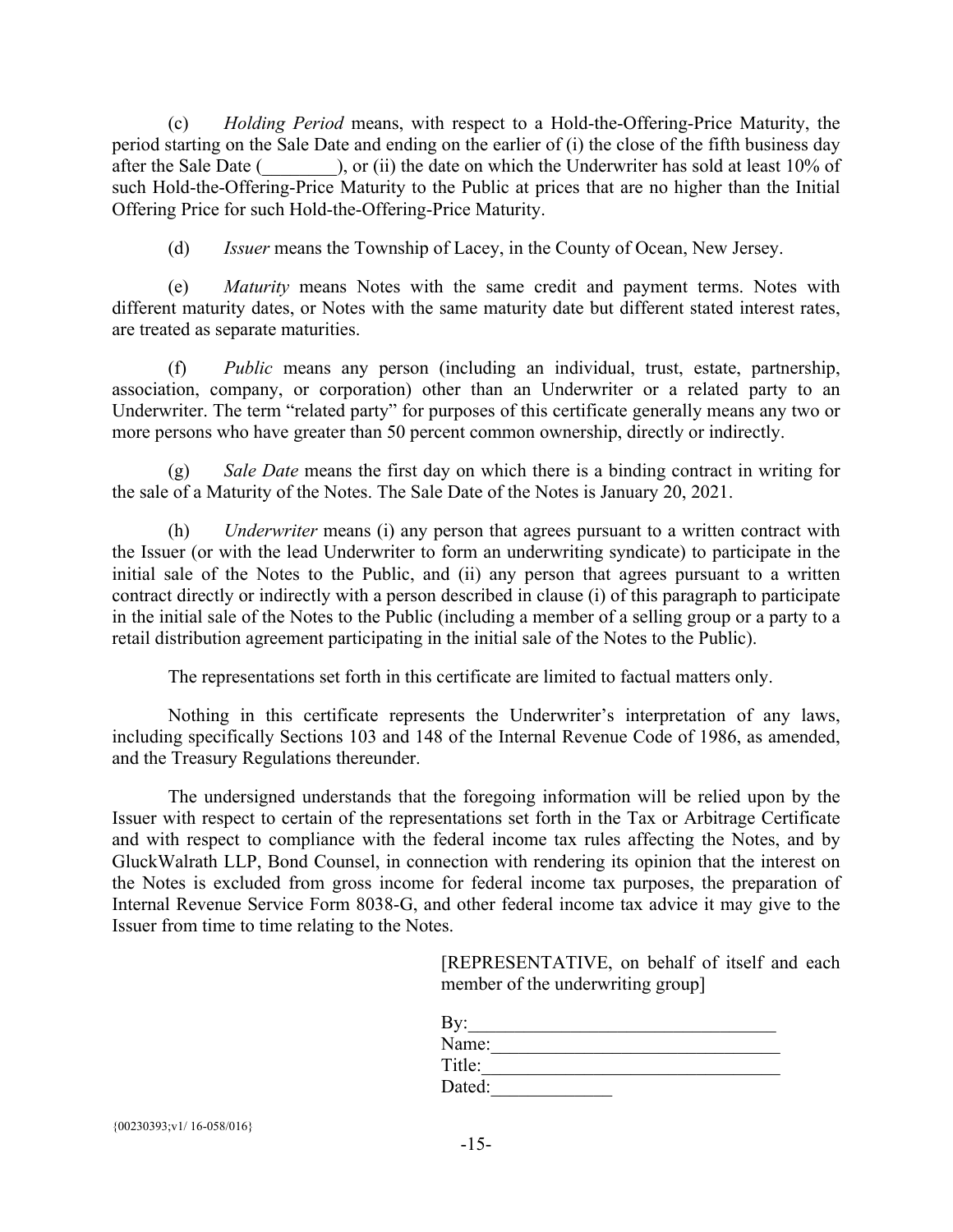# **SCHEDULE A**

# **ISSUE PRICE OF THE NOTES**

(*Attached*)

| <b>Maturity Date</b> | <b>Par Amount</b> | Rate | <b>Issue Price</b> | <b>GR</b> or HTP |
|----------------------|-------------------|------|--------------------|------------------|
|                      |                   |      |                    |                  |

GR - General Rule HTP – Hold the Offering Price